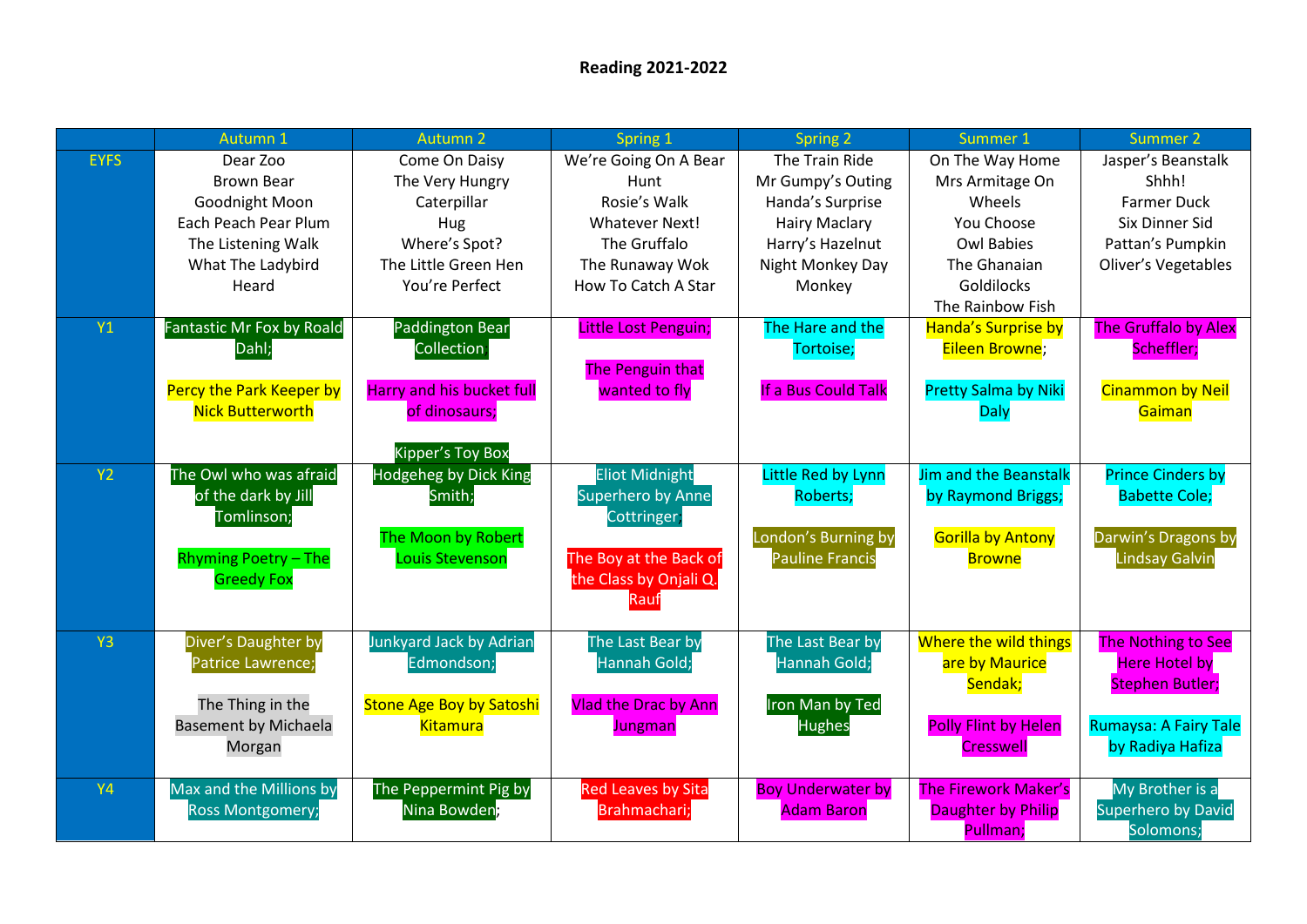|           | <b>Bill's New Frock by Anne</b><br><b>Fine</b>                                                                              | The Butterfly Lion by<br>Michael Murporgo                                                         | A Midsummer Night's<br><b>Dream by William</b><br><b>Shakespeare</b>               | <b>The Worst Witch by</b><br><b>Jill Murphy</b>                                                                   | <b>The Boy Who Grew</b><br><b>Dragons by Andy</b><br><b>Shepherd</b>                         | The Girl Who Stole an<br><b>Elephant by Nizrana</b><br>Farook                                              |
|-----------|-----------------------------------------------------------------------------------------------------------------------------|---------------------------------------------------------------------------------------------------|------------------------------------------------------------------------------------|-------------------------------------------------------------------------------------------------------------------|----------------------------------------------------------------------------------------------|------------------------------------------------------------------------------------------------------------|
| <b>Y5</b> | <b>Harry Potter by JK</b><br>Rowling;<br><b>Viking Boy by Tony</b><br><b>Bradman</b>                                        | Who let the dogs out? By<br><b>Maz Evans;</b><br>Danny the Champion of<br>the World by Roald Dahl | Varjak Paw by S.F. Said;<br><b>Cosmic by Frank</b><br><b>Cottrell-Boyce</b>        | The Lion, The Witch<br>and the Wardrobe by<br><b>CS Lewis;</b><br><b>Cosmic by Frank</b><br><b>Cottrell-Boyce</b> | The Night Bus Hero<br>by Onjali Q Rauf;<br>Friend or Foe by<br><b>Michael Morpurgo</b>       | <b>When Hitler Stole</b><br>Pink Rabbit by Judith<br>Kerr;<br>The London Eye<br>Mystery by Siobhan<br>Dowd |
| <b>Y6</b> | <b>The Many Worlds of Albie</b><br><b>Bright by Christopher</b><br>Edge,<br><b>The Nowhere Emporium</b><br>by Ross McKenzie | Room 13 by Robert<br>Swindells;<br>The Explorer by Katherine<br>Rundell                           | Skellig by David Almond;<br><b>Goodnight Mr Tom by</b><br><b>Michelle Magorian</b> | Macbeth by William<br>Shakespeare<br>The Girl of Ink and<br><b>Stars by Kiran</b><br><b>Millwood Hargrave</b>     | <b>Cloudbusting by</b><br>Malorie Blackman;<br><b>Weslandia by Paul</b><br><b>Fleischman</b> | <b>Kick by Mitch Johnson</b>                                                                               |

## Classic Fiction

Picture Books

Poetry & Verse

Folklore & fairytales

Fantasy and Magic

Mystery

**Science Fiction** 

Adventure

Horror

Realistic/Contemporary Fiction

Historical Fiction

Biography/Autobiography